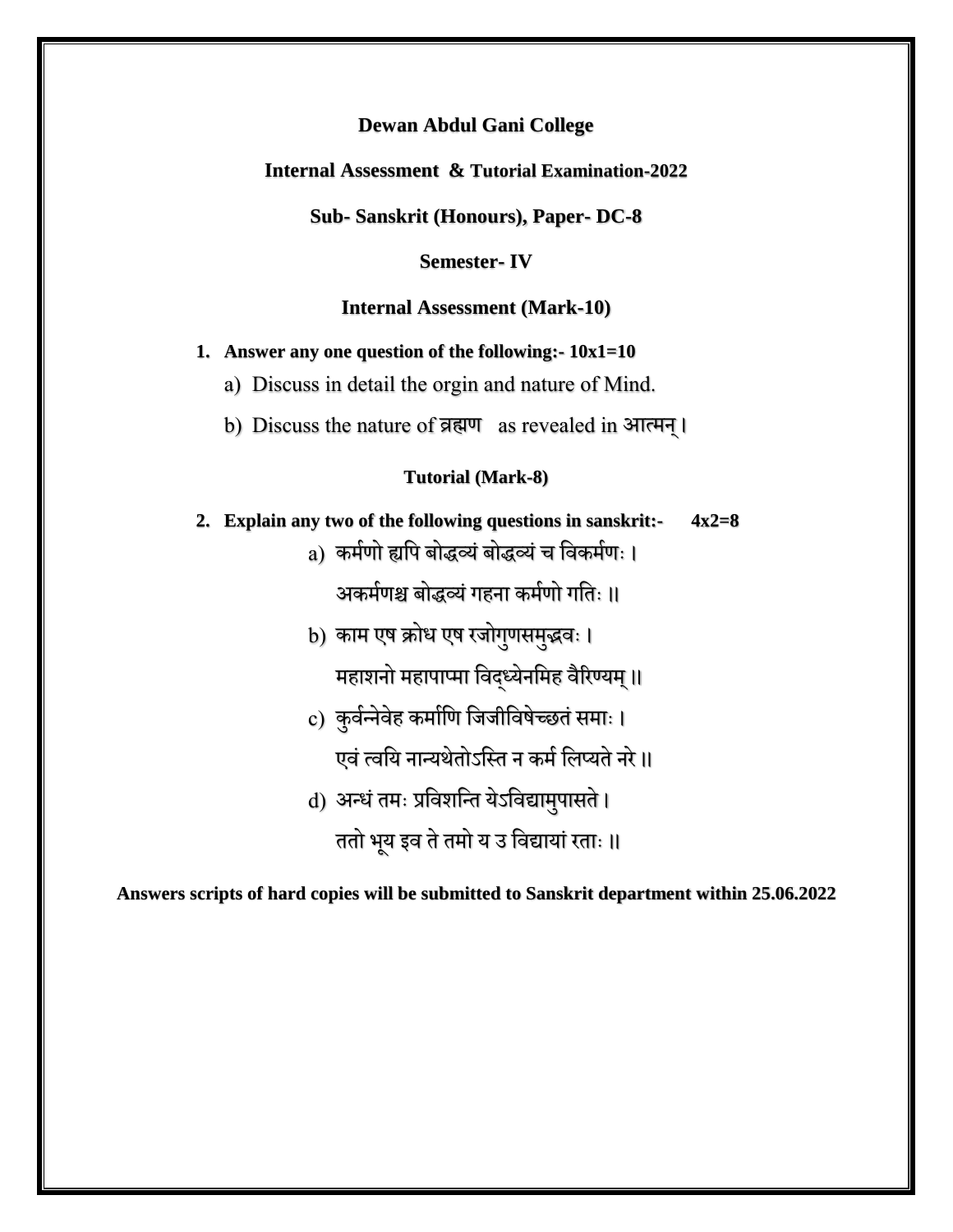# **Internal Assessment & Tutorial Examination-2022**

# **Sub- Sanskrit (Honours), Paper- DC-9**

# **Semester- IV**

## **Internal Assessment (Mark-10)**

# **1. Answer any one question of the following:- 10x1=10**

- **a)** What is ऋणाद्ान? Give a detailed account of ऋणाद्ान according to याज्ञिल्क्य
- b) Write a note on वास्तुशास्त्र in ancient and Medieval India.

# **Tutorial (Mark-8)**

**2. Write short note (any two): 2x2=4**

लीलावती, चरकसंहिता, वृहत् संहिता, नागार्जुन

# **3. Explain any one of the following questions in sanskrit:- 4x1=4**

**a)** कुर्यात् प्रत्यभियोगं च कलहे साहसेषु च ।

उभयोः प्रतिभूर्प्राह्यः समर्थः कार्यनिर्णये ॥

**b)** सर्वेष्वर्थविवादेषु वलवत्युत्तरा क्रिया।

आधौ प्रतिगृहे क्रीते पूर्वा तु वलवत्तरा ॥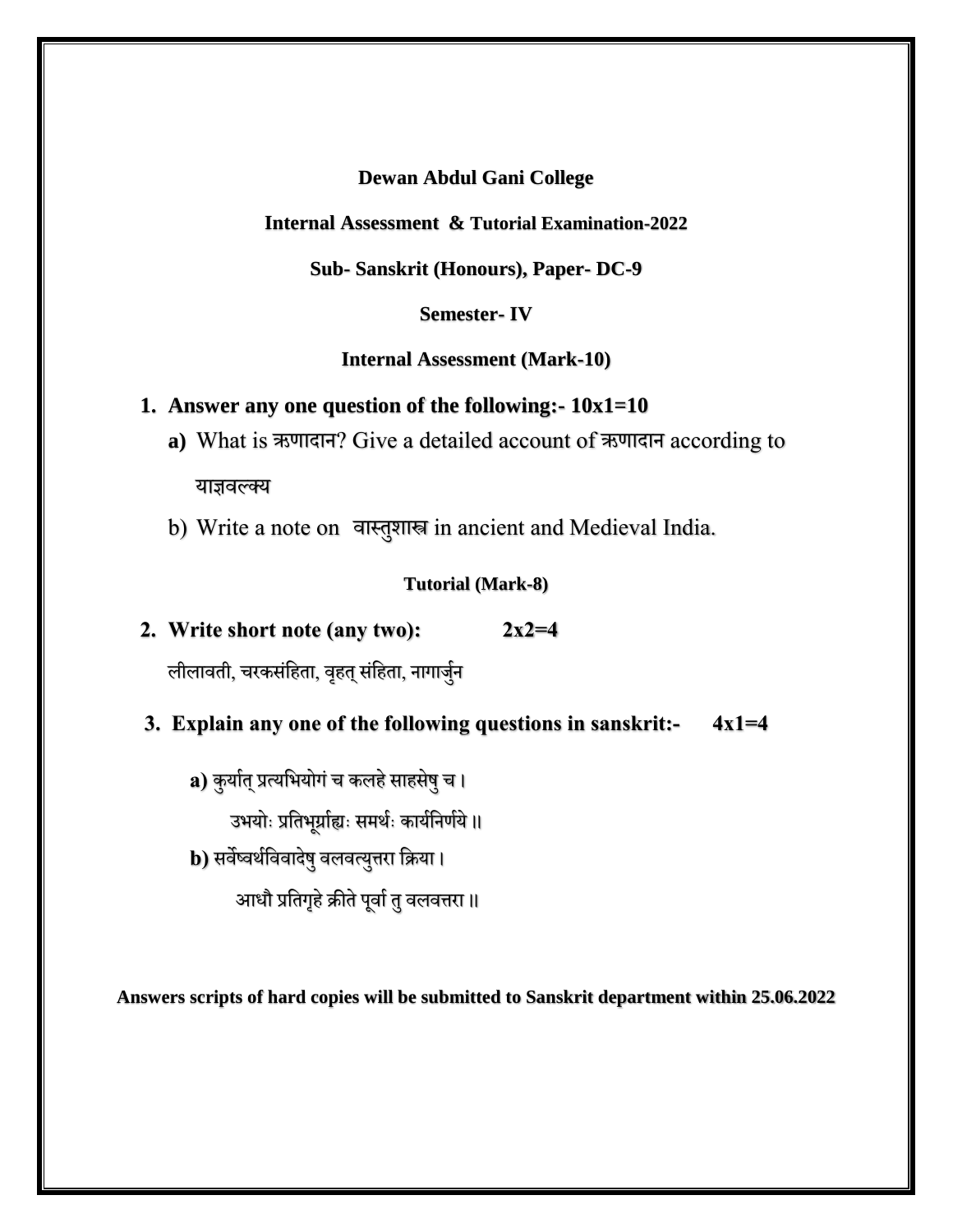**Internal Assessment & Tutorial Examination-2022**

**Sub- Sanskrit (Honours), Paper- DC-10**

**Semester- IV**

**Internal Assessment (Mark-10)**

**1. Explain any two of the following questions in sanskrit:- 5X2=10**

- a) काव्यं ग्राह्यमलंकारात्
- b) रीतिरात्मा काव्यस्य
- c) न कतकं पङ्क प्रसादनाय
- d) सन्दर्भेषु दशरूपकं श्रेयः

#### **Or**

What is Riti? How many riti's are admitted by Vamana? Define and illustrate the best of them. 10

#### **Tutorial (Mark-8)**

## **2. Answer any one question of the following:- 8X1=8**

- **a)** Discuss the contribution of Pancanana Tarkaratna in Modern Sanskrit Literature.
- b) Discuss the contribution of Aurobindo in Modern Sanskrit Literature.

**Or**

**3. Write Short note (Any two) 4x2=8** नाट्यशास्त्र, आनन्दवर्धन, कुन्तक, क्षेमेन्द्र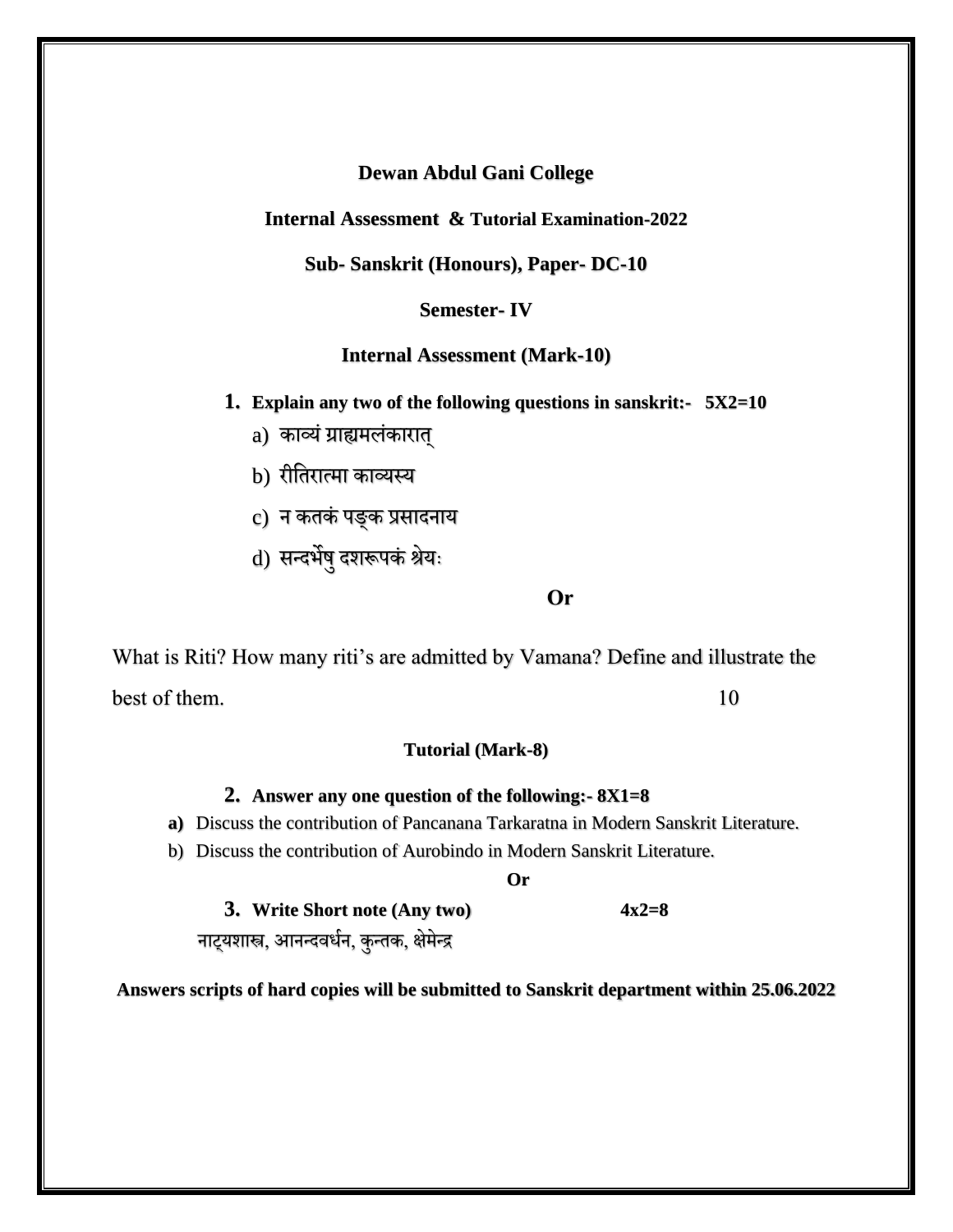#### **Internal Assessment & Tutorial Examination-2022**

**Sub- Sanskrit (General), Paper- DC-4/GE-4**

# **Semester- IV**

**Internal Assessment (Mark-10)**

## **1. Answer any one question of the following:- 10X1=10**

- a) Write a detailed note on the Secular hymns of the Rgveda.
- b) What are the six Vedangas? Write a detailed note on them.

### **Tutorial (Mark-8)**

2. Write Short note (Any two)  $4x2=8$ वुद्धचरितम्, स्वप्नवासवदत्तम्, मृच्छकटिकम्, अभिज्ञानशकुन्तलम्